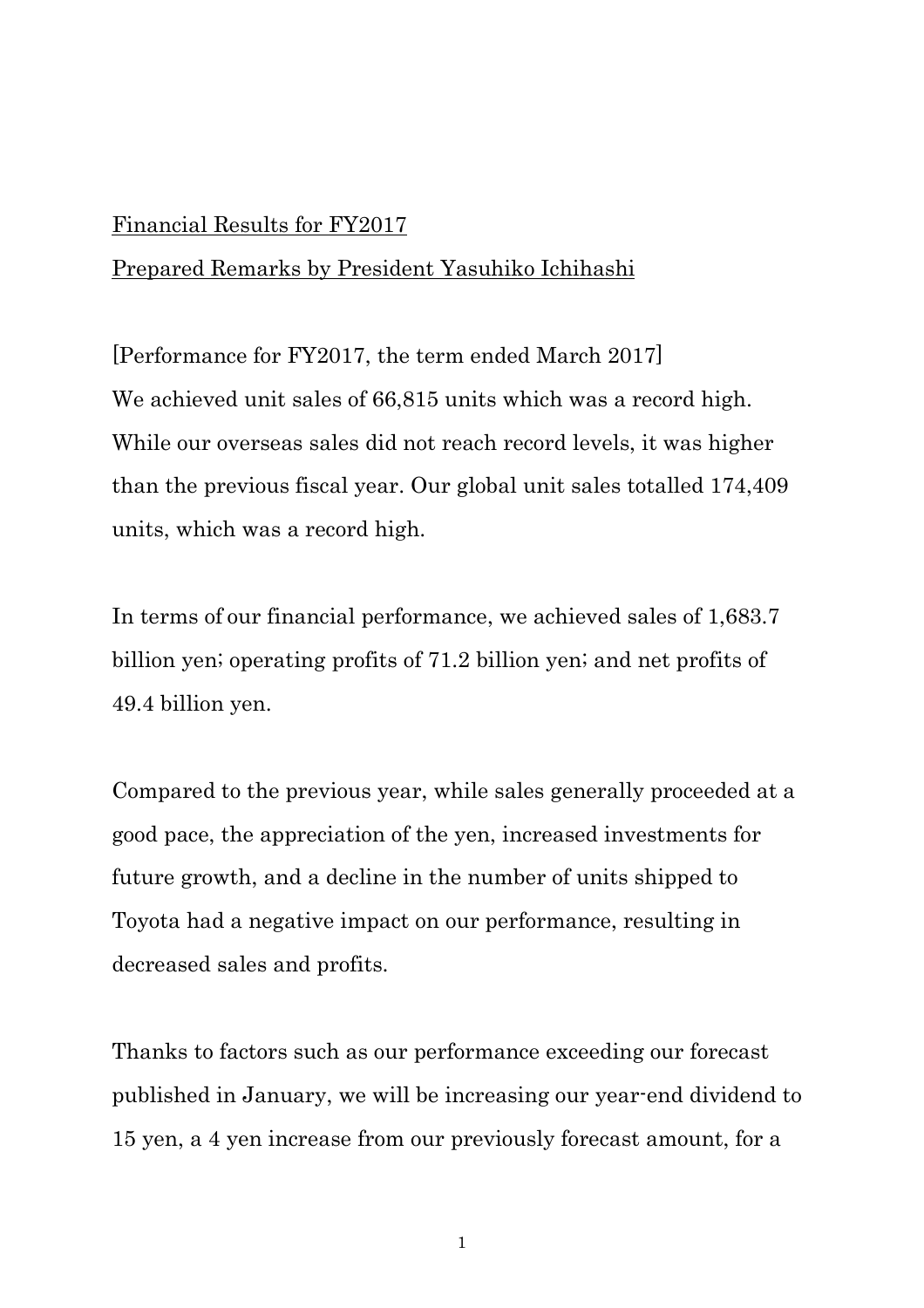total of 26 yen for the year combined with the mid-term dividend.

[Forecasts for FY2018, the term ending March 2018] We are planning to increase sales in Japan and in other regions to achieve global unit sales of 183,000 units. Our aim is to actively sell the new model that we announced earlier in Japan, and to achieve sales in oversea markets that are on a recovery trend, including Indonesia.

As for our financial performance forecast, we are expecting increases in expenses again this term, which will include the costs of depreciation for the Koga Plant that we will begin to see in earnest. In addition, while we expect the materials market to become a major factor in our fall in profits, we will be aiming to achieve increased revenue and profit by increasing sales in Japan and other regions, as well as through cost cutting in which the effect of the Koga Plant will have a major impact. As such, we have set our forecasts for sales at 1,720 billion yen, operating profits at 75 billion yen, and net profits at 50 billion yen.

As for dividends, we will maintain our guideline dividend ratio at 30% as we move forward with improving our financial strength and investments geared towards sustainable growth, and keep them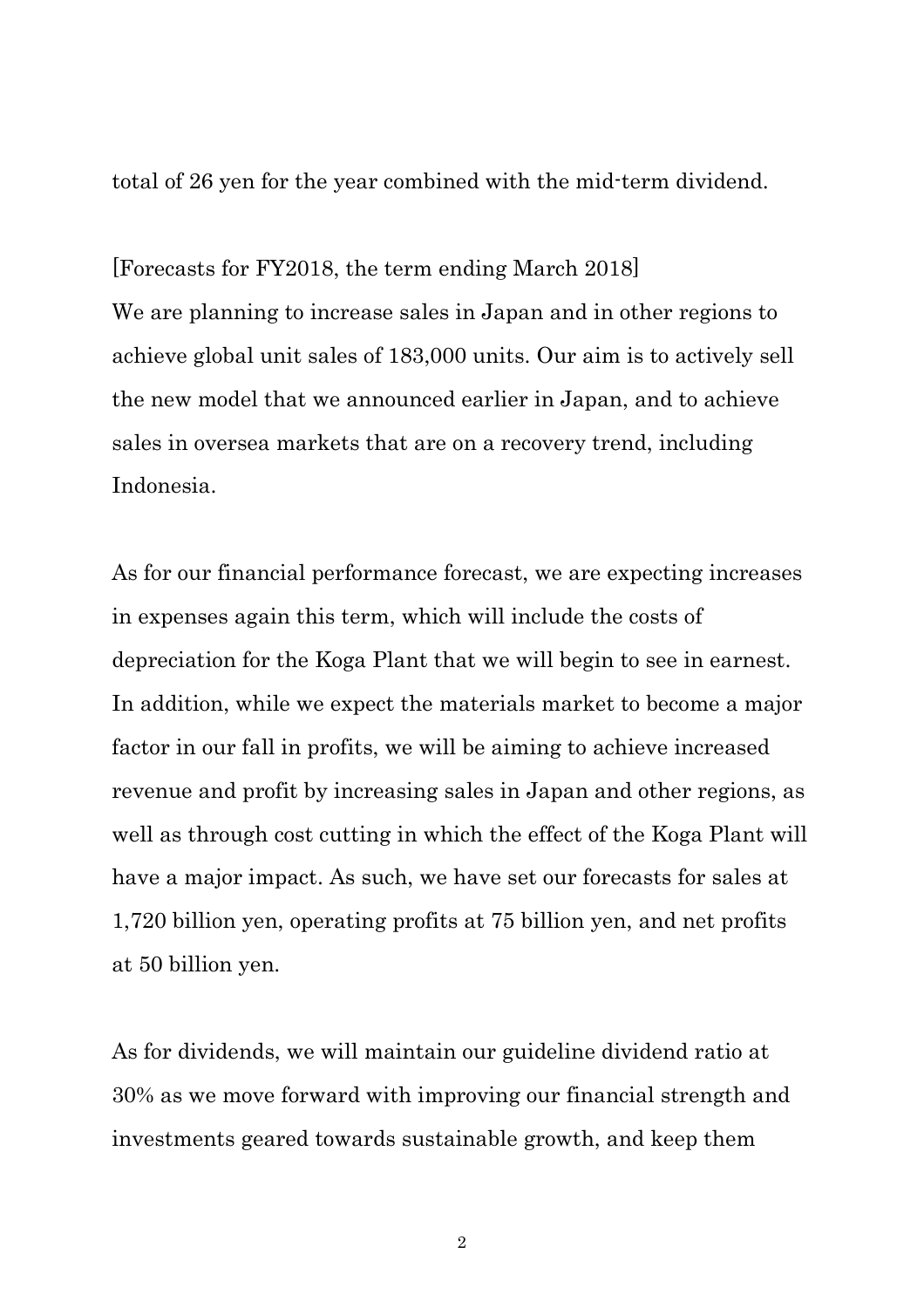unchanged from the previous term at 26 yen.

[New heavy- and medium-duty truck models in Japan] Earlier, we announced our new heavy-duty truck "HINO Profia" and medium-duty truck "HINO Ranger" models for Japanese market.

With driver shortages continuing to intensify year by year, we recognize that there are many challenges that we must overcome as a manufacturer to enable logistics businesses to secure and retain HR, and in doing so, support the logistics industry which is one of the essential lifelines of our society. These new models were developed based on our goal to create trucks that benefit the drivers, businesses, and cargo owners.

Based on this vision, these trucks offer reduced workload and better comfort for the drivers, better fuel economy, extensive safety features, and come with the ICT service through which we aim to provide even better "Total Support" for maximizing the up times of the vehicles that our customers operate.. As such, these trucks embody the best that Hino has to offer.

As exemplified in the catch phrase from the new commercials that we have been airing recently — "Boss, you gotta let me drive this" — we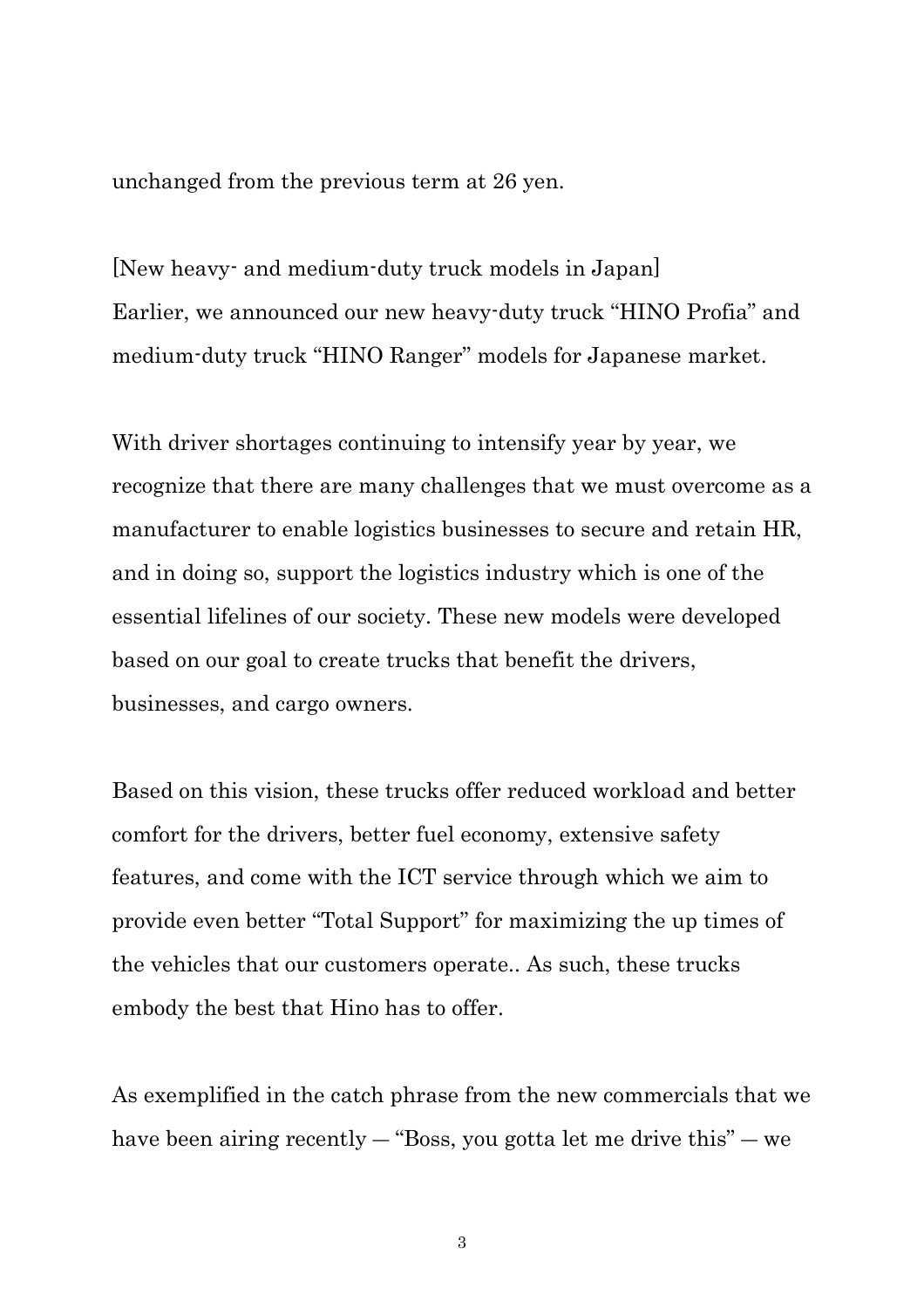are confident that this is a truck that all drivers will want to drive.

Since its announcement, we have been holding showcasing events for customers around the country. These events have attracted a large number of visitors and test drivers who have expressed their expectations and praise for these models.

[New model production and our pursuit of quality products] These new models will be produced at the Koga Plant which began full-fledged operations early in 2017. We will be shifting vehicle production entirely from the Hino Plant to the Koga Plant before the end of the year. We are committed to conclude this transition successfully, and ensure that we reap the benefits of our investments.

Our ongoing commitment at Hino is to improve productivity as well as flexibility to respond to fluctuations in demand by optimizing our production systems through a reorganization of our processes including shifting our vehicle-related operations to the Koga plant and unit-related processes to the Nitta plant—so that we are able to develop "best-fit" products and deliver "quality products" that meet the diverse needs of our customers in short lead times.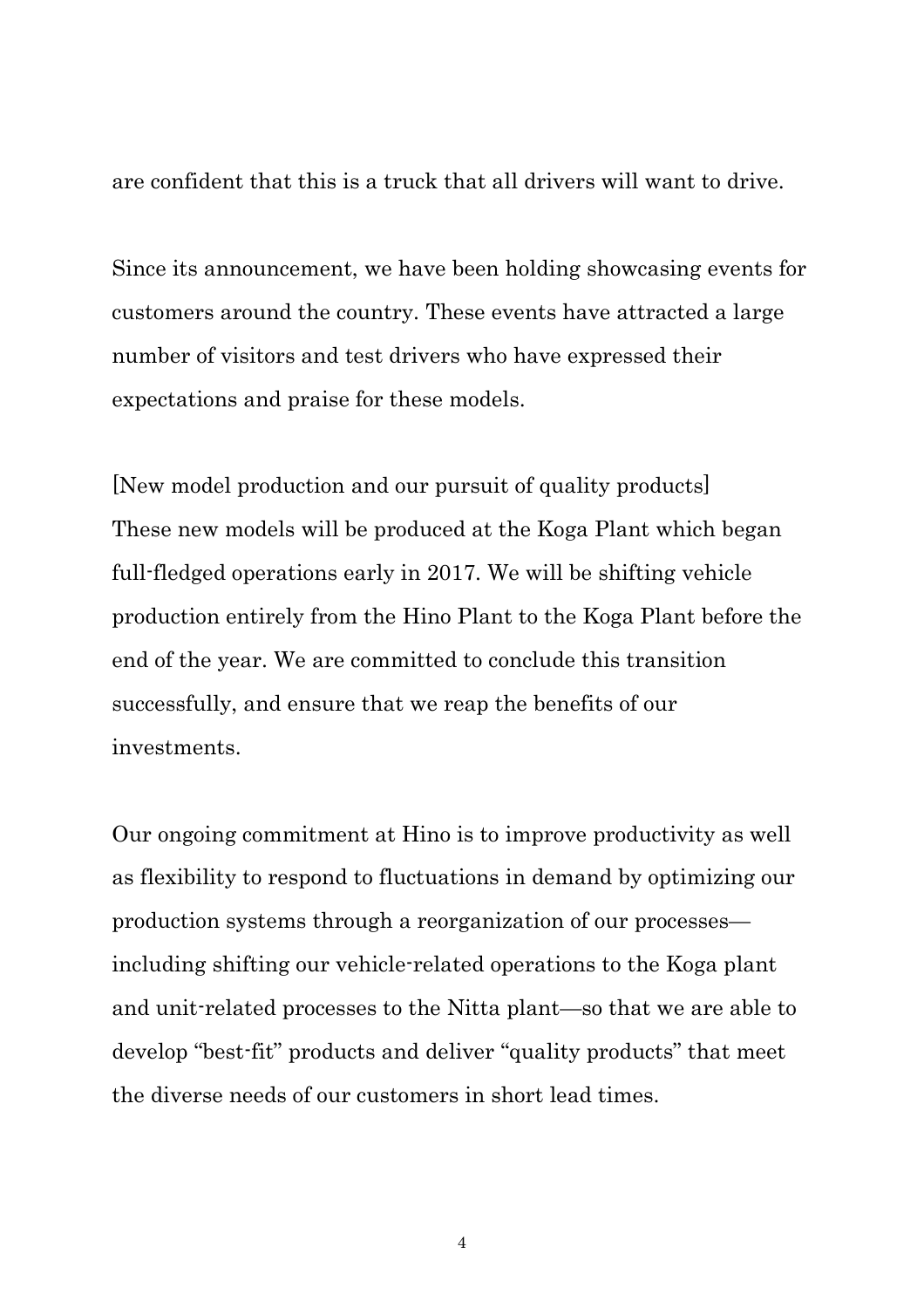## [Actions moving forward]

Moving on to our last topic, I would like to touch on the challenges that we will be taking on as we move forward.

The business climate of the automobile industry has been undergoing rapid changes in recent years, with a huge wave of technological innovation sweeping through, particularly in terms of interest in automated driving.

At Hino, we believe that the pursuit of advanced safe driving support technologies will lead to the establishment of automated driving technologies. As such, we will be moving forward with the development of advanced technologies which we have continued to work on for improving safety, peace of mind, and convenience.

The development of a diverse range of elemental technologies is not something that can be achieved by a single company. At Hino, we are actively engaging in technological development based on our conviction that the key to commercialization of these technologies lies not only in the synergies that come from being a member of the Toyota Group, but also in the broad range of actions that we take in joint government-private sector projects. Moving forward, we aim to provide new added value by responding to our customers' needs in a